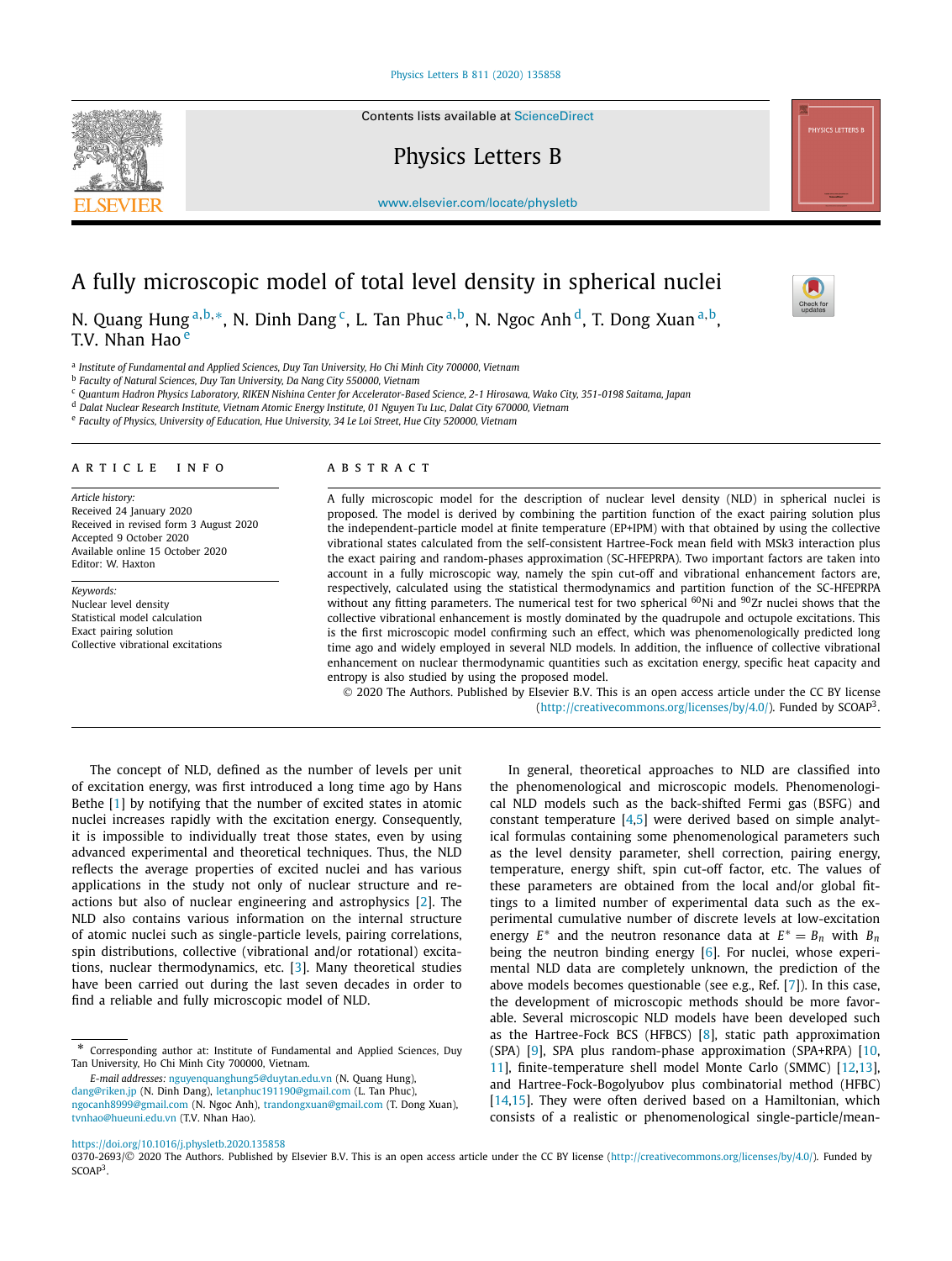<span id="page-1-0"></span>field potential of Woods-Saxon (SPA+RPA or SMMC) or Skyrme Hartree-Fock (HFBCS) or Hartree-Fock-Bogolyubov (HFBC) combined with the residual interactions (pairing correlation and collective excitations) beyond the single-particle mean field. However, some ambiguities within the above microscopic models still remain. Firstly, pairing is approximately treated within the HFBCS and HFBC, which both violate the particle-number conservation. Consequently, the NLD obtained within the HFBCS and HFBC has to be normalized by using two additional parameters, whose values are extracted by fitting to the experimental cumulative number of discrete levels at low  $E^*$  and neutron resonance data at  $E^* = B_n$ (see e.g., Eq. (9) of Ref. [\[15](#page-4-0)]), losing certainly their microscopic nature. Secondly, the spin cut-off factor  $\sigma$ , which is important for determining the spin distribution of the NLD, is empirically determined from the rigid-body limit within the HFBCS, HFBC, SPA, and SPA+RPA, whereas it is microscopically calculated based on the exact ratio between the total  $\rho(E^*)$  and spin projected  $\rho_I(E^*)$  NLDs within the SMMC. Thirdly, the residual correlations are either not taken into account (within the HFBCS and HFBC) or taken into account in a simplified way (within the SPA+RPA). For instance, the HFBC considers only excitations built on all uncorrelated particlehole configurations, whereas the SPA+RPA employs very simple two-body interactions of the quadrupole-quadrupole and/or higher excitations, (see e.g., Eq. (1) of Ref. [\[11\]](#page-4-0)). Lastly, the numerical calculations within the SPA+RPA and SMMC are time consuming, in particular for heavy nuclei.

Recently, we have proposed a microscopic NLD method based on the exact pairing plus independent-particle model at finite temperature (EP+IPM) [\[16\]](#page-4-0). This model, which contains no fitting parameters to the experimental NLD data and has very short computing time, has provided a good description for the NLDs and thermodynamic properties of not only hot <sup>170</sup>−172Yb [\[16\]](#page-4-0) and <sup>60</sup>−62Ni [\[17\]](#page-4-0) nuclei but also hot rotating  $^{96}$ Tc [\[18](#page-4-0)],  $^{184}$ Re,  $^{200}$ Tl,  $^{211}$ Po, and  $212$ At [\[19](#page-4-0)] isotopes. However, it still contains two shortcomings. The first shortcoming is the spin cut-off factor taken from the empirical formula in the rigid-body limit for axially deformed nuclei, namely  $\sigma_{\perp} \approx 0.015 A^{5/3}T$  and  $\sigma_{\parallel} = \sigma_{\perp} \sqrt{(3 - 2\beta_2)/(3 + \beta_2)}$ , where *T*,  $\beta_2$ ,  $\sigma_{\perp}$ , and  $\sigma_{\parallel}$  are nuclear temperature, quadrupole deformation parameter, perpendicular and parallel spin cut-off factors, respectively [[16](#page-4-0)]. The second shortcoming is the collective enhancement factor  $k_{\text{coll}}$  consisting the vibrational  $k_{\text{vib}}$  and rotational  $k_{\text{rot}}$  excitations, which are also empirically described as

$$
k_{\rm vib} = \exp[0.0555A^{2/3}T^{4/3}], \qquad (1)
$$

$$
k_{\rm rot} = (\sigma_{\perp}^2 - 1)/[1 + e^{(E^* - U_C)/D_C}] + 1,
$$
 (2)

where  $D_C = 1400\beta_2^2 A^{-2/3}$  and  $U_C = 120\beta_2^2 A^{1/3}$ . The second shortcoming is the most difficult problem of the present NLD models. Regarding the spin cut-off factor, it can be microscopically calculated by using the statistical thermodynamic method e.g., in Refs. [\[20,21\]](#page-4-0), namely,

$$
\sigma^2 = \frac{1}{2} \sum_k m_k^2 \operatorname{sech}^2 \frac{1}{2} \beta E_k , \qquad (3)
$$

where  $m_k$  is the single-particle spin projection (written in the deformed basis),  $\beta = 1/T$  is the inverse of temperature *T*, and the quasiparticle energy  $E_k$  is calculated from  $E_k = \sqrt{(\epsilon_k - \lambda)^2 + \Delta^2}$ if pairing is included or  $E_k = \epsilon_k - \lambda$  if no pairing is considered ( $\Delta$ ,  $\epsilon_k$ , and  $\lambda$  are pairing gap, single-particle energies and chemical potential, respectively). Within the EP, the pairing gap  $\Delta$  and quasiparticle energy *Ek* are exactly calculated by using e.g., Eqs. (11) and (12) of Ref. [\[22\]](#page-4-0). As for the vibrational enhancement, there exists another approximate formula given in Refs. [\[14,23,24\]](#page-4-0), namely

$$
k_{\rm vib} = \exp[\delta S - \delta U/T), \qquad (4)
$$

where  $\delta S = \sum_i (2\lambda_i + 1)[(1 + n_i)\ln(1 + n_i) - n_i \ln n_i]$  and  $\delta U =$  $\sum_i (2\lambda_i + 1)\omega_i n_i$  are the changes in the entropy and excitation energy, respectively, due to vibrational modes with  $\omega_i$ ,  $\lambda_i$ , and  $n_i$  being the energies, multipolarities, and temperaturedependent occupation numbers, respectively. The occupation numbers *n<sub>i</sub>* are defined as  $n_i = \exp(-\gamma_i/2\omega_i)/[\exp(\omega_i/T) - 1]$  with  $\gamma_i = 0.0075A^{1/3}(\omega_i^2 + 4\pi^2T^2)$  being the spreading widths of the vibrational excitations. As for the phonon energies  $\omega_i$ , the modified equations including shell correction *E*shell are considered, namely  $\omega_2 = 65A^{-5/6}/(1 + 0.05E_{shell})$  for the quadrupole and  $\omega_3 = 100A^{-5/6}/(1 + 0.05E_{shell})$  for the octupole [[14](#page-4-0)]. It is clear to see that Eq. (4) adopts only the lowest energies  $\omega_{2,3}$  of the quadrupole ( $\lambda = 2$ ) and octupole ( $\lambda = 3$ ) vibrations and neglects higher vibrational energies and other multipolarities such as monopole ( $\lambda = 0$ ), dipole ( $\lambda = 1$ ), hexadecapole ( $\lambda = 4$ ), etc. Indeed, such vibrational energies and multipolarities can be microscopically calculated within the random-phase approximation (RPA), one of the most extensive approximations for nuclear collective vibrational excitations. In this case, one should construct a vibrational partition function of the following form

$$
Z_{\text{vib}}(T) = \sum_{\lambda} (2\lambda + 1) \sum_{i} e^{-E_{i}^{\lambda}/T} , \qquad (5)
$$

in the canonical ensemble, where  $E_i^{\lambda}$  are all the eigenvalues (energies) obtained by solving the RPA equation for the corresponding multipolarity *λ*, which runs from 0 to 4 or 5. Similarly, one can construct a partition function for rotational excitation  $Z_{\text{rot}}(T)$  similar to Eq. (5) by replacing the energies  $E_i^{\lambda}$  with rotational states obtained from different rotational bands.

In the present Letter, we develop a fully microscopic method for the description of NLD, limited to spherical nuclei (no rotational enhancement or  $k_{\text{rot}} = 1$ ), although the proposed idea is also applicable to deformed systems. The model is derived based on the EP+IPM in Ref. [\[16](#page-4-0)], however, three significant improvements have been proposed. First, the single-particle spectra are taken from the Hartree-Fock mean field plus exact pairing (HF+EP) with an effective Skyrme interaction (MSk3) as developed in Ref. [[25\]](#page-4-0), instead of the phenomenological Woods-Saxon potential. This HF+EP with MSk3 force has provided a very good description not only for binding and two nucleon-separation energies but also for nucleon densities and single-particle occupation numbers of light and spherical <sup>22</sup>O and <sup>34</sup>Si nuclei at zero and finite temperatures. Second, the spin cut-off parameter is calculated using Eq. (3), instead of empirical formula. Third, the vibrational enhancement is microscopically treated by combining the EP+IPM partition function with that given in Eq. (5), in which the self-consistent Hartree-Fock+EP+RPA (SC-HFEPRPA) with the same MSk3 force [[26\]](#page-4-0) is used instead of the conventional HF+RPA, namely

$$
\ln Z'_{\text{total}}(T) = \ln Z'_{\text{EP+IPM}}(T) + \ln Z'_{\text{SC-HFEPRPA}}(T) ,\qquad (6)
$$

where *Z (T )* denotes the excitation partition function [[27](#page-4-0)]. Knowing the total partition function  $(6)$ , one can easily calculate the excitation energy  $E(T)$ , entropy  $S(T)$ , and heat capacity  $C(T)$ , which are later used together with the spin cut-off factor *σ* to calculate the total NLD  $\rho_{tot}(E^*)$ , as has been done in Ref. [[16](#page-4-0)]. Thus, the collective vibrational enhancement is directly included in the total partition function and the vibrational enhancement factor *k*vib can be calculated via  $k_{vib}(E^*) = \rho_{tot}(E^*)/\rho_{int}(E^*)$ , where  $\rho_{int}(E^*)$ is the intrinsic NLD, that is, the NLD obtained by using  $Z_{\text{EP+IPM}}$ only. The model in this case is fully microscopic as it does not contain any empirical expressions and fitting parameters to the NLD data.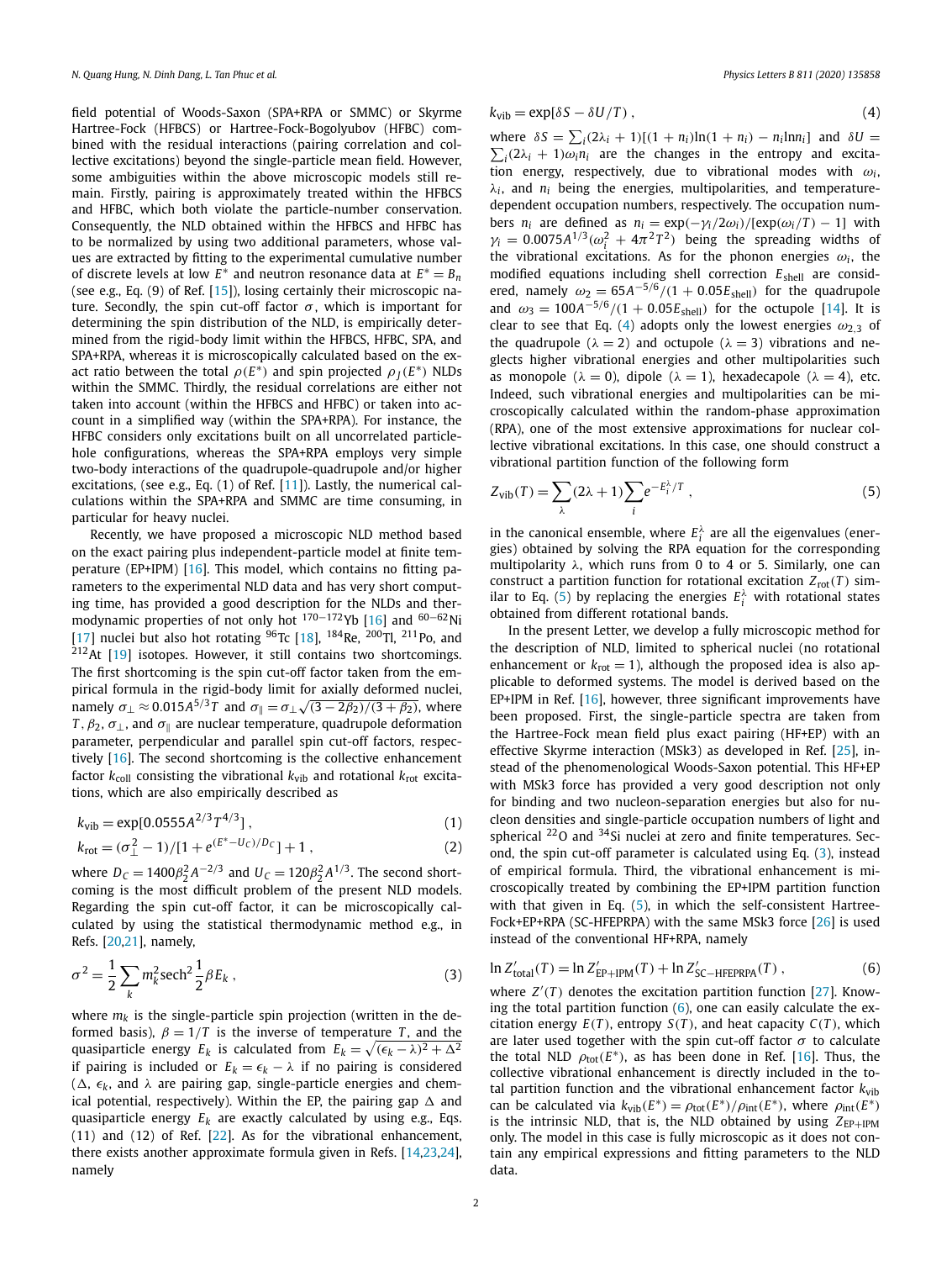<span id="page-2-0"></span>

**Fig. 1.** (a) The total NLD obtained within the fully microscopic EP+IPM by gradually adding higher collective vibrational modes *λ* to the vibrational partition function ([5\)](#page-1-0) versus the experimental data for  $60$ Ni. (b) The best total NLD obtained from (a) with  $\lambda = 0^+, 1^-, 2^+,$  and  $3^-$  (thick solid line) in comparison with those obtained within the HFBCs (for positive  $+\pi$  and negative  $-\pi$  parities) and HFBCS as well as those obtained within the EP+IPM with phenomenological ( $k_{\text{vib}}^{\text{Phen.}}$ ), empirical ( $k_{\text{vib}}^{\text{Emp.}}$ ), and without  $(k_{vib} = 1)$  vibrational enhancements. (c) The vibrational enhancement factor (*k*vib) obtained by using empirical [\(1\)](#page-1-0), phenomenological ([4](#page-1-0)), and microscopic formulas. (d) The spin cut-off parameter  $\sigma^2$  obtained by using empirical (rigid-body limit) and microscopic ([3](#page-1-0)) formulas.



Fig. 2. Same as Fig. 1 but for  $90Zr$ .

To test the proposed model, we select the spherical  $60$ Ni nucleus, which is the only nucleus whose experimental NLD data are presently available from *E*<sup>∗</sup> ∼ 0 up to ∼ 23 MeV, well above  $E^* = B_n = 11.358$  MeV [\[7](#page-3-0)[,28,29\]](#page-4-0). The high-energy part of the NLD is very important to test the validity of the microscopic calculations. The average binding energy BE/A and energy  $E_{2^{+}_{1}}$  of the first  $2^+$  state obtained within the SC-HFEPRPA calculation for  $^{60}$ Ni are −8.736 and 1.336 MeV, respectively, which are in excellent agreement with the experimental data (BE/A =  $-8.780$  MeV and  $E_{2+}$  $=$  1.333 MeV). Moreover, the energy-weighted sum rules for the isoscalar (IS) and isovector (IV) excitations are perfectly conserved for all the multipolarities  $\lambda = 0^+, 1^-, 2^+, 3^-, 4^+,$  and  $5^-$  with natural parities. The results obtained are shown in Figs. 1 and 3. A similar test for another spherical  $90Zr$  nucleus is also performed and the results are illustrated in Fig. 2. The pairing interaction *G* is selected, as usual, so that the neutron and proton pairing gaps at  $T = 0$  agree with those obtained from the experimental odd-even mass differences for  $^{60}$ Ni and  $^{90}$ Zr, respectively [\[16\]](#page-4-0).



**Fig. 3.** The neutron pairing gap  $\Delta_N$  (a), excitation energy  $E^*$  (b), heat capacity *C* (c), and entropy *S* (d) as functions of *T* obtained within the EP+IPM for  $^{60}$ Ni with (solid line) and without (dotted line) collective vibrational enhancement. In (b), the excitation energies *E*∗ obtained within the HFBC and HFBCS are also plotted for comparison with the EP+IPM calculations (with and without collective enhancement).

Fig. 1(a) depicts the total NLDs  $\rho(E^*)$  obtained within our fully microscopic EP+IPM by gradually adding the higher multipolarities *λ* to the vibrational partition function [\(5\)](#page-1-0). It is clear to see in this figure that the monopole and dipole excitations ( $\lambda = 0^+$  and 1<sup>-</sup>) (dotted line) have very small enhancement to  $\rho_{\text{int}}$  (thin solid line). Adding the quadrupole  $\lambda = 2^+$  vibration significantly increases the NLD and the result obtained (dash line) agrees well with not only the low-energy ( $E^* < B_n$ ) but also the high-energy ( $E^* \geq B_n$ ) NLD data. Adding the octupole  $\lambda = 3^-$  excitation (thick solid line) does not enhance much the NLD. However, adding higher hexadecapole  $\lambda = 4^+$  (dash dotted line) and quintupole  $\lambda = 5^-$  (dash-dot dotted line) excitations enhances the NLD further but the results obtained slightly overestimate the experimental data, in particular the data at *E*<sup>∗</sup> ≥ *Bn*. This is because these states of higher multipolarities are always located at a very high excitation energy, which goes beyond the vibrational excitation region and thus, should not be included in the vibrational partition function. The analysis in Fig. 1(a) strongly indicates that the vibrational enhancement of NLD is mainly due to the quadrupole and octupole excitations. Indeed, this suggestion was initiated long time ago in Ref. [[23\]](#page-4-0) but without any microscopic justification. Since then, it was widely used in various NLD models, e.g., Refs. [\[14,24,30\]](#page-4-0). Therefore, the results shown in Fig.  $1(a)$  are of particular valuable as they are the first microscopic calculation, which confirms the important role of the quadrupole and octupole excitations in the NLD.

In Fig. 1(b), the best NLD obtained within the EP+IPM with  $\lambda = 0^{+}$ , 1<sup>-</sup>, 2<sup>+</sup>, and 3<sup>-</sup> is compared with those obtained within other microscopic HFBCS and HFBC (for positive  $+\pi$  and negative  $-\pi$  parities) approaches taken, respectively, from RIPL-2 [\[31\]](#page-4-0) and RIPL-3 [\[32](#page-4-0)] nuclear database as well as those calculated within the EP+IPM without vibrational enhancement ( $k_{vib} = 1$ ) and with em-pirical ([1](#page-1-0)) and phenomenological [\(4\)](#page-1-0) formulas for  $k_{vib}$ . It is seen that the HFBC over estimates the data, whereas the HFBCS agrees only with the data in Ref. [[7](#page-3-0)] (open squares) at *E*<sup>∗</sup> *>* ∼4 MeV because this method was normalized to fit to these data. Once the data are updated and extended to higher *E*∗ as in Ref. [[29\]](#page-4-0), the HFBCS NLD deviates from the new data. This result clearly shows the main drawback of the HFBC and HFBCS models. The EP+IPM NLDs, which employ the empirical  $k_{\text{vib}}^{\text{Emp.}}$  and phenomenological  $k_{\text{vib}}^{\text{Phen.}}$ , agree with the data at 5 MeV  $\lt E^* \lt B_n$  only due to the fact that the values of  $k_{\text{vib}}^{\text{Emp.}}$  and  $k_{\text{vib}}^{\text{Phen.}}$  are larger than the corresponding microscopic calculation  $k_{\text{vib}}^{\text{Micro.}}$  [Fig. 1(c)]. The later is calculated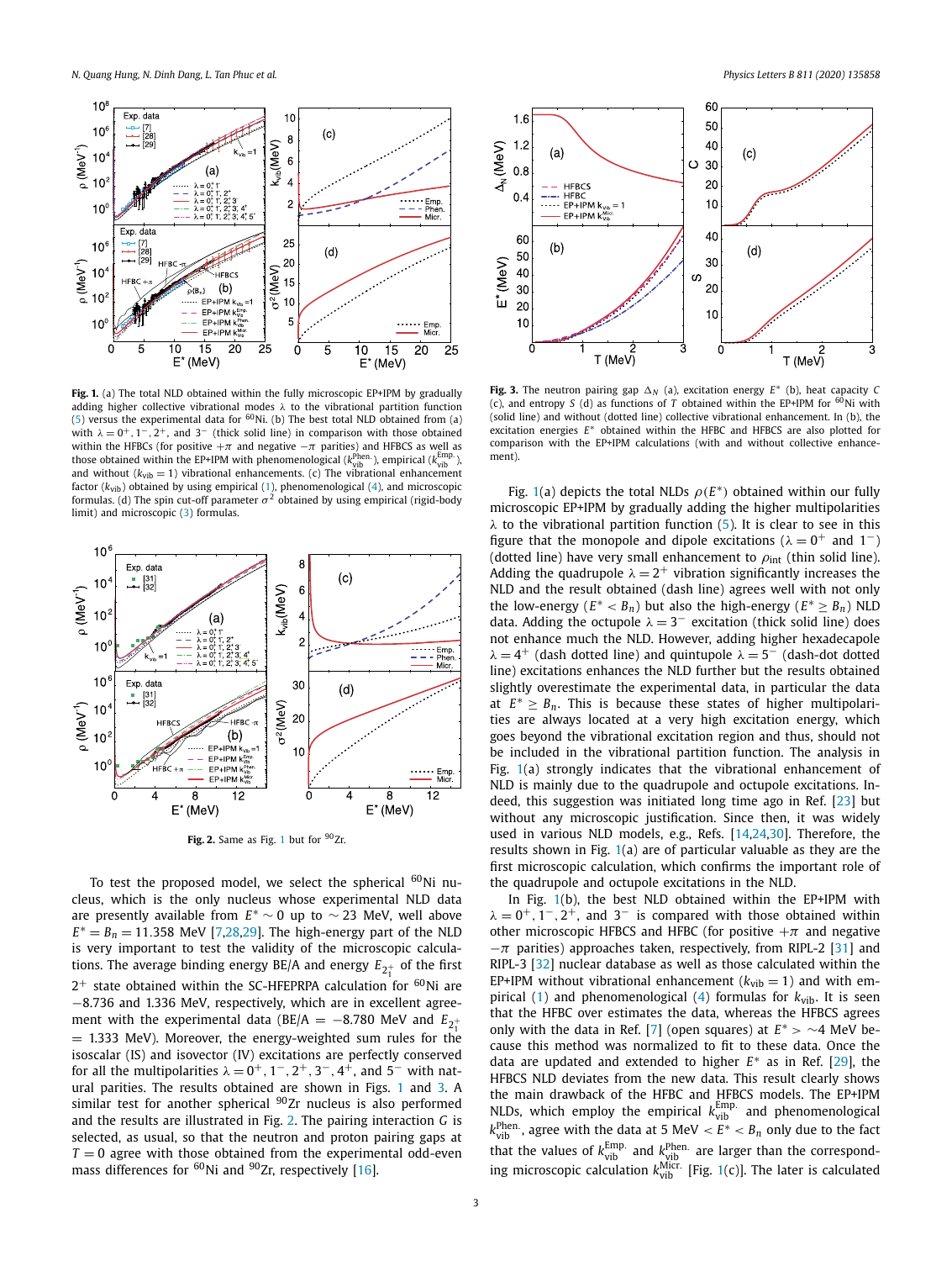<span id="page-3-0"></span>by taking the ratio between the EP+IPM NLD with  $\lambda = 0^+, 1^-, 2^+,$ and 3<sup>-</sup> and its state density  $(k_{vib} = 1)$ .<sup>1</sup> Moreover, the microscopic spin cut-off factor calculated within the EP+IPM using Eq. [\(3\)](#page-1-0) is found to be larger than that calculated from the empirical formula of rigid body [Fig. [1\(](#page-2-0)d)]. Similar results can be seen in Fig. [2](#page-2-0) but for the <sup>90</sup>Zr nucleus, whose NLD data are available below  $E^* < B_n$ [\[33\]](#page-4-0). The EP+IPM NLD with the quadrupole and octupole excitations is found in the best agreement with the experimental data [Fig. [2](#page-2-0)(a)], whereas the HFBCS (HFBC) overestimates (underesti-mates) the data [Fig. [2\(](#page-2-0)b)]. The values of  $k_{\rm vib}^{\rm Emp.}$  and  $k_{\rm vib}^{\rm Phen.}$  are larger than that of *k*<sup>M</sup>i<sup>cro.</sup> [Fig. [2](#page-2-0)(c)], while the microscopic spin cut-off factor is larger than the empirical one [Fig. 2(d)], similar to those obtained for 60Ni in Fig. [1](#page-2-0). All the results shown in Figs. [1](#page-2-0) and [2](#page-2-0) are particularly important because it ensures the validity of our fully microscopic NLD model, in which pairing is exactly treated and the spin cut-off and collective vibrational enhancement factors are microscopically calculated.

Because of the collective excitations, not only the NLD but also the thermodynamic quantities of excited nuclei are enhanced. We show in Fig. [3](#page-2-0) the thermodynamic quantities such as neutron pairing gap  $\Delta_N$  (a), excitation energy  $E^*$  (b), heat capacity *C* (c), and entropy *S* (d) as functions of *T* obtained within the EP+IPM for  $60$ Ni with and without the contribution of collective vibrational enhancement. For  $E^*(T)$ , the predictions of the HFBC and HFBCS taken from Refs. [\[31,32\]](#page-4-0) are also plotted in Fig. [3](#page-2-0)(b). Obviously, the neutron pairing gap  $\Delta_N$  (proton pairing gap is zero because  $60$ Ni has a proton magic number) calculated within the exact pairing decreases with increasing *T* and remains finite even at  $T = 3$ MeV, in agreement with many microscopic calculations (see e.g., Ref. [\[34](#page-4-0)]). Consequently, one can see an *S*-shaped heat capacity, which indicates the signature of superfluid-normal phase transition in finite nuclear systems. The collective vibrational enhancement is seen to enhance all the thermodynamic quantities, except the exact pairing gap, which is a mean-field concept, whereas the collective enhancement goes beyond the mean field. It is also seen that the HFBC predicts a rather small excitation energy in comparison with the HFBCS and our EP+IPM [Fig. [3](#page-2-0)(b)]. This result of HFBC can be easily understood because this method is constructed based only on all the combinations of uncorrelated particle-hole excitations, meaning that some correlated excitations are not taken into account [[14,15](#page-4-0)]. The HFBCS excitation energy is very close to that of the EP+IPM calculated without collective enhancement. This result is reasonable because the HFBCS does not explicitly treat the collective enhancement  $[8]$ . The results shown in Fig. [3](#page-2-0) are very interesting, being obtained from the first microscopic model, which explores the effect of collective enhancement on nuclear thermodynamic quantities.

The present Letter proposes a fully microscopic model for the description of total NLD. The model is proposed by combining the thermodynamic partition function of the exact pairing solution with that obtained within the finite-temperature independent-particle model (EP+IPM) and collective vibrational excitation modes. The latter are calculated from the Hartree-Fock mean field with MSk3 interaction and self-consistently combined with the exact pairing solution and random-phase approximation (SC-HFEPRPA). In addition, the spin cut-off parameter is also microscopically calculated within the EP+IPM using the statistical thermodynamics. The numerical test has been carried out for the spherical <sup>60</sup>Ni nucleus, the only nucleus whose NLD data are available from the excitation energy of 0 to about 23 MeV. A similar test has also been performed for the spherical  $90Zr$  nucleus, whose NLD data are provided below the neutron binding energy. The results obtained show that, by combining the EP+IPM partition function with that obtained using the collective vibrational states taken from the SC-HFEPRPA calculation, which excellently reproduces the experimental binding energy and energy of the first  $2^+$ state, we are able to study the contributions of different vibrational modes from the monopole  $(0^+)$  to quintupole  $(5^-)$  states, from which the quadrupole and octupole excitations are found to be the most importance. This is, indeed, the first microscopic confirmation for the important role of the vibrational quadrupole and octupole excitations in the NLD. The NLD obtained within this model is found in a much better agreement with the experimental data than those calculated within other approaches such as HFBCS and HFBC as well as those obtained by using the empirically/phenomenologically vibrational enhancement and spin cut-off factors. It has also been found that the vibrational enhancement factor obtained within our fully microscopic approach is smaller than that calculated using the empirical and phenomenological formulas. Regarding the spin cut-off factor, its value obtained within our microscopic model is larger than that obtained by using the empirical formula. The effect of vibrational enhancement on nuclear thermodynamic quantities such as excitation energy, entropy, and heat capacity is also studied, for the first time, within our fully microscopic model. Finally, the present model does not consume much computing time, namely the EP+IPM calculation takes less than 5 min [[16\]](#page-4-0), whereas the SC-HFEPRPA takes about 1 hour for the calculation of each multipolarity. Therefore, one calculation for one nucleus, even a heavy one, takes less than 6 hours and thus can be performed on a PC. Although the present Letter considers only the NLD in spherical nuclei, the proposed method can also be applied to deformed isotopes, that is, the rotational enhancement factor can also be microscopically calculated from the partition function of all the excited states coming from the rotational bands. The result obtained for deformed nuclei will be reported in the forthcoming papers.

### **Declaration of competing interest**

The authors declare that they have no known competing financial interests or personal relationships that could have appeared to influence the work reported in this paper.

#### **Acknowledgement**

This work is funded by the National Foundation for Science and Technology Development (NAFOSTED) of Vietnam through Grant No. 103.04-2019.371.

## **References**

- [1] H.A. Bethe, Phys. Rev. 50 (1936) 332; Rev. Mod. Phys. 9 [\(1937\)](http://refhub.elsevier.com/S0370-2693(20)30661-4/bib5F457030277CD31932BD2E3A71F0BDDAs1) 69.
- [2] T. Rauscher, F.K. [Thielemann,](http://refhub.elsevier.com/S0370-2693(20)30661-4/bib4D5955E5424D474BA0FF73A18AE91542s1) K.L. Kratz, Phys. Rev. C 56 (1997) 1613; T. Rauscher, F.K. [Thielemann,](http://refhub.elsevier.com/S0370-2693(20)30661-4/bib4D5955E5424D474BA0FF73A18AE91542s2) At. Data Nucl. Data Tables 75 (2000) 1.
- [3] T. [Ericson,](http://refhub.elsevier.com/S0370-2693(20)30661-4/bib39FFB46420CD88EBC3A58D35F1A7D7AAs1) Adv. Phys. 9 (1960) 425.
- [4] A. Gilbert, A.G.W. [Cameron,](http://refhub.elsevier.com/S0370-2693(20)30661-4/bib652E9DA253B05E1822384BBA0157FC65s1) Can. J. Phys. 43 (1965) 1446.
- [5] W. Dilg, W. Schantl, H. [Vonach,](http://refhub.elsevier.com/S0370-2693(20)30661-4/bibDEA19950D339F7060FB46A0FF61EBCE2s1) M. Uhl, Nucl. Phys. 217 (1973) 269.
- [6] T. von Egidy, D. [Bucurescu,](http://refhub.elsevier.com/S0370-2693(20)30661-4/bib805CBFAC49D43B5BC3F5F8F3DE54931Ds1) Phys. Rev. C 72 (2005) 044311.
- [7] A.V. Voinov, S.M. Grimes, C.R. Brune, M.J. [Hornish,](http://refhub.elsevier.com/S0370-2693(20)30661-4/bibA4EBD4E79C6F2F9201384538DB0C22FEs1) T.N. Massey, A. Salas, Phys. Rev. C 76 (2007) [044602.](http://refhub.elsevier.com/S0370-2693(20)30661-4/bibA4EBD4E79C6F2F9201384538DB0C22FEs1)
- [8] P. [Demetriou,](http://refhub.elsevier.com/S0370-2693(20)30661-4/bib8FB305FC6916C2B5625D80C5F772DF4Es1) S. Goriely, Nucl. Phys. A 695 (2001) 95.
- [9] Y. [Alhassid,](http://refhub.elsevier.com/S0370-2693(20)30661-4/bibAA491DF98D63F0894F18087BB142D472s1) B.W. Bush, Nucl. Phys. A 549 (1992) 43;
	- Y. [Alhassid,](http://refhub.elsevier.com/S0370-2693(20)30661-4/bibAA491DF98D63F0894F18087BB142D472s2) B.W. Bush, Nucl. Phys. A 565 (1993) 399;
	- B.K. [Agrawal,](http://refhub.elsevier.com/S0370-2693(20)30661-4/bibAA491DF98D63F0894F18087BB142D472s3) A. Ansari, Nucl. Phys. A 567 (1994) 1;
	- B.K. [Agrawal,](http://refhub.elsevier.com/S0370-2693(20)30661-4/bibAA491DF98D63F0894F18087BB142D472s4) A. Ansari, Nucl. Phys. A 576 (1994) 189;
- B. [Lauritzen,](http://refhub.elsevier.com/S0370-2693(20)30661-4/bibAA491DF98D63F0894F18087BB142D472s5) P. Arve, G.F. Bertsch, Phys. Rev. Lett. 61 (1988) 2835.
- [10] G. Puddu, P.F. [Bortignon,](http://refhub.elsevier.com/S0370-2693(20)30661-4/bibE07DF47235C6C628841C04AC815413AAs1) R.A. Broglia, Ann. Phys. 206 (1991) 409;
	- B.K. [Agrawal,](http://refhub.elsevier.com/S0370-2693(20)30661-4/bibE07DF47235C6C628841C04AC815413AAs2) P.K. Sahu, Phys. Lett. B 351 (1995) 1;
	- B.K. [Agrawal,](http://refhub.elsevier.com/S0370-2693(20)30661-4/bibE07DF47235C6C628841C04AC815413AAs3) A. Ansari, Nucl. Phys. A 640 (1998) 362.

<sup>&</sup>lt;sup>1</sup> It is seen in Fig. [1\(](#page-2-0)c) that the value of  $k_{vib}^{\text{Micro.}}$  does not start from 1 at  $E^* \rightarrow 0$ as those of  $k_{\text{vib}}^{\text{Emp.}}$  and  $k_{\text{vib}}^{\text{Phen.}}$  This is due to the well-known unphysical divergence of the saddle-point approximation at very low *T* or  $E^*$ , which has been widely employed in most microscopic NLD models [\[35\]](#page-4-0).